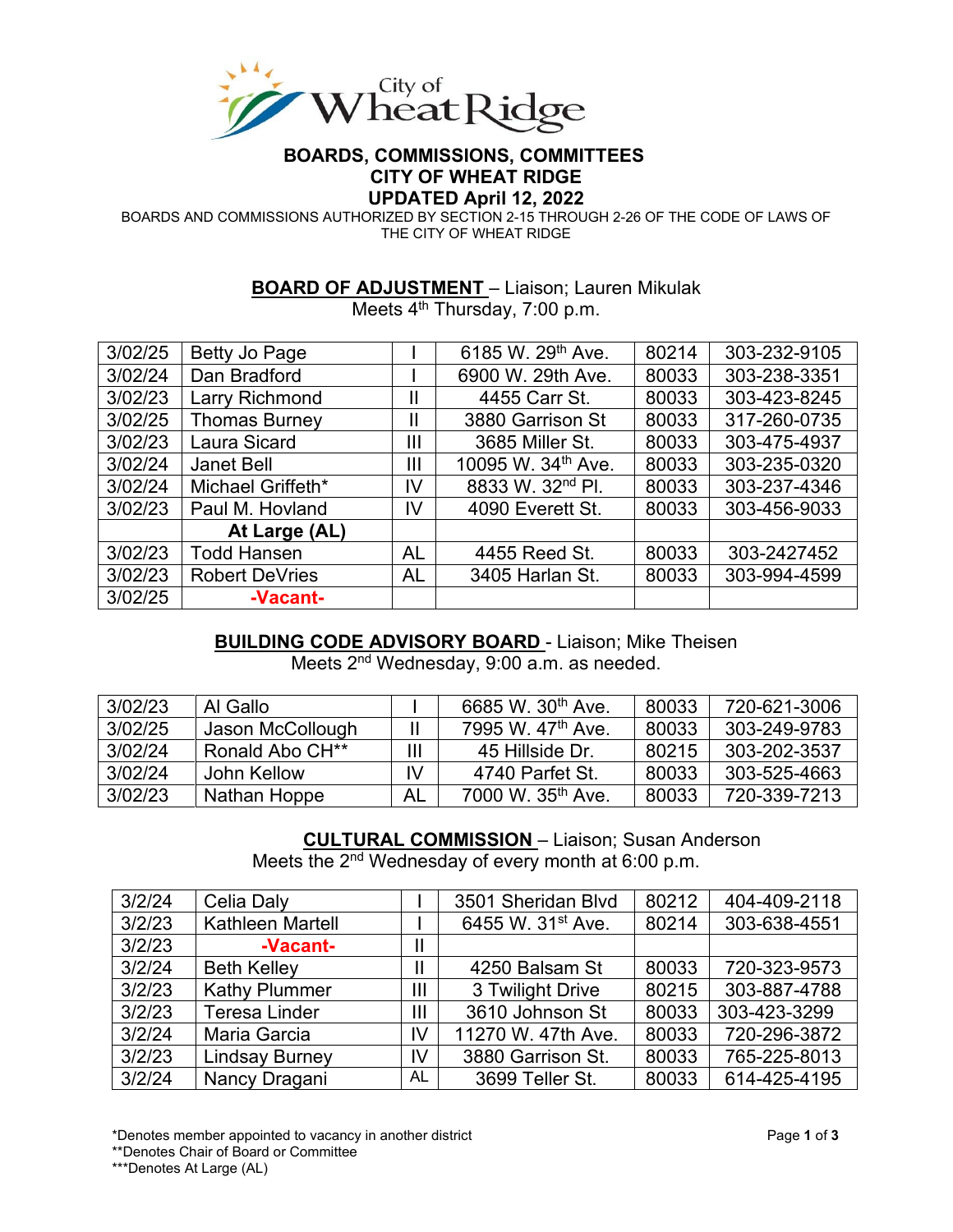#### **ELECTION COMMISSION** – City Clerk, Steve Kirkpatrick

Meets as required

| 12/11/23   Wanda Sang   | AL. | 3865 Pierce St. | 80033 303-431-8390 |
|-------------------------|-----|-----------------|--------------------|
| 12/11/23   Sunny Garcia | AL. | 4304 Hoyt St.   | 80033 303-478-1281 |

#### **HOUSING AUTHORITY** – Liaison; Lauren Mikulak

Due to a lack of resources, both funding and staff, the board has been formally dormant since passing a motion to that effect in February 2018.

Resolution 01-2001: appointed by Mayor-ratified by Council (Five Year Term) Meets  $4<sup>th</sup>$  Tuesday 4:00 p.m.

|        | Amanda Weaver        | <b>CC</b> | 7500 W. 29 <sup>th</sup> Ave.  | 80033 | 303-725-8748 |
|--------|----------------------|-----------|--------------------------------|-------|--------------|
| 3/2/26 | Cheyanne Kinghorn    |           | 7190 W. 33 Ave.                | 80033 | 615-573-3206 |
| 3/2/24 | <b>Chad Harr</b>     |           | 7190 W. 48 <sup>th</sup> Ave.  | 80033 | 303-489-5748 |
| 3/2/22 | -Vacant-             | III       |                                |       |              |
| 3/2/25 | Janice Thompson CH** | IV        | 12290 W. 42 <sup>nd</sup> Ave. | 80033 | 303-423-6279 |

**LIQUOR LICENSING AUTHORITY** – Deputy City Clerk, Robin Eaton Meets 2nd and 4<sup>th</sup> Thursday, (as needed) 9:00 a.m.

| 3/2/24 | -Vacant-                     |    |                               |       |              |
|--------|------------------------------|----|-------------------------------|-------|--------------|
| 3/2/25 | Morgan Richards - VC         |    | 3255 Ames St.                 | 80212 | 720-935-3512 |
| 3/2/25 | Rocco Germano                |    | 6965 W. 48 <sup>th</sup> Ave. | 80033 | 303-902-1202 |
| 3/2/24 | <b>Juanita Stites</b>        |    | 8080 Melrose Dr.              | 80033 | 303-423-8360 |
| 3/2/25 | Lenny Ortiz <sup>*</sup>     | Ш  | 4045 Newland St.              | 80033 | 303-940-4723 |
| 3/2/24 | <b>Edward Volk</b>           | Ш  | 2 Twilight Dr.                | 80215 | 612-867-2751 |
| 3/2/24 | <b>Michael Betterton -CH</b> | IV | 10430 W 47th PI.              | 80033 | 720-422-1924 |
| 3/2/25 | <b>Cynthia Shaw</b>          | IV | 4278 Garland St.              | 80033 | 720-724-4092 |

**PARKS & RECREATION COMMISSION** – Parks & Recreation Director, Karen O'Donnell Meets 3rd Wednesday, 6:30 p.m.

| 3/02/25 | Ralph Habben            |               | 3401 Harlan St.    | 80033 | 816-225-9660 |
|---------|-------------------------|---------------|--------------------|-------|--------------|
| 3/02/24 | Cambria Rollo           |               | 6761 W. 36th PI.   | 80033 | 385-222-6608 |
| 3/02/24 | <b>Karen Stanley</b>    | $\mathsf{II}$ | 4055 Ammons St.    | 80033 | 720-855-8808 |
| 3/02/23 | John Route              | $\mathbf{II}$ | 4760 Pierce St.    | 80033 | 303-337-9079 |
| 3/02/24 | <b>Catherine Rooney</b> | Ш             | 2937 Depew St      | 80214 | 203-394-1304 |
| 3/02/23 | <b>Kathy Koniz</b>      | Ш             | 10100 W. 33rd Ave. | 80033 | 303-238-3904 |
| 3/02/23 | Pat Cervera             | IV            | 10721 W. 45th Ave. | 80033 | 303-422-7592 |
| 3/02/23 | -Vacant-                | IV            |                    |       |              |

\* Denotes member appointed to vacancy in another district Page **2** of **3**

<sup>\*\*</sup>Denotes Chair of Board, Commission or Committee